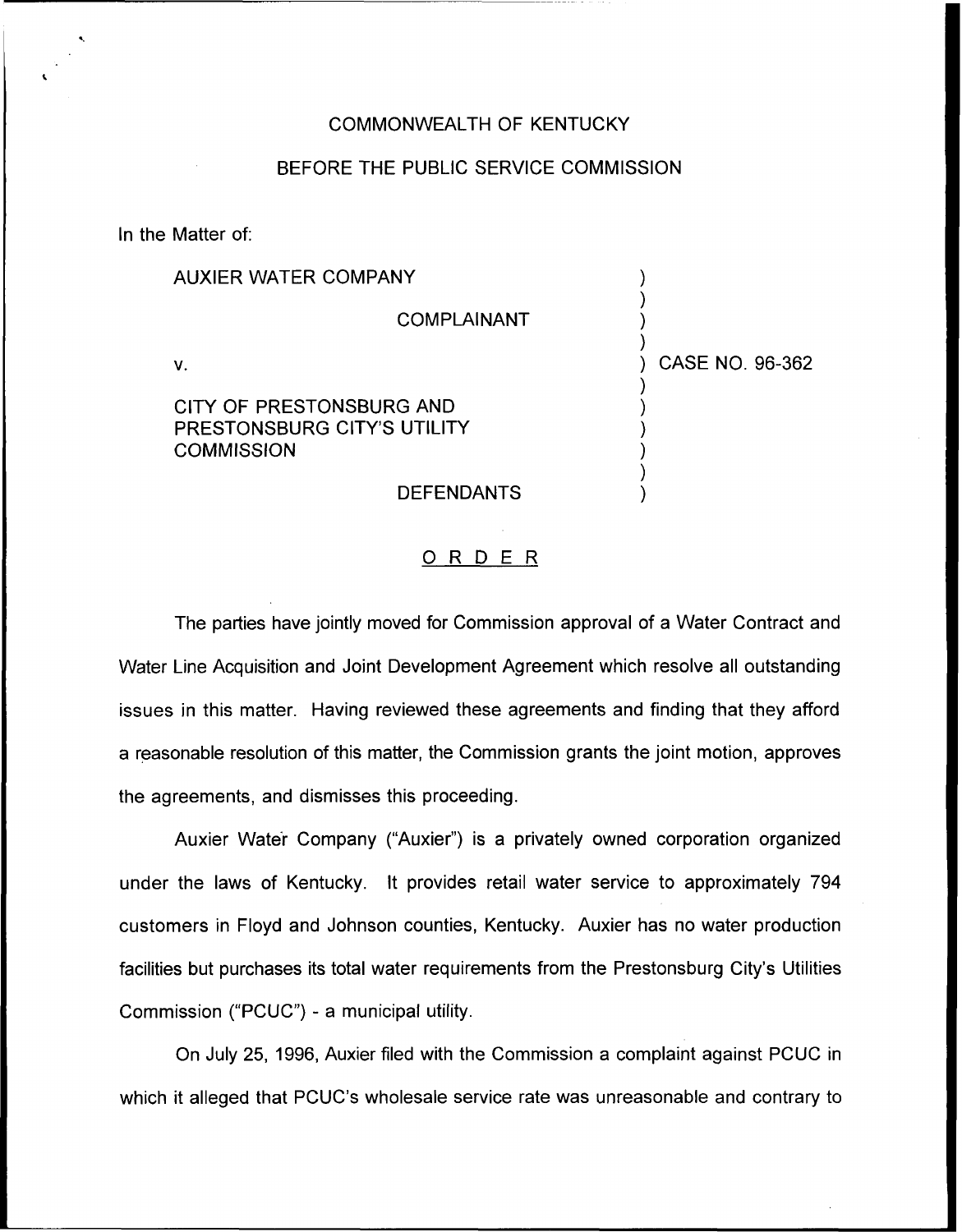the parties' 1976 Water Purchase Contract, that the 1976 Water Purchase Contract was to end shortly and the continuity of Auxier's water supply was thus threatened, and that PCUC was infringing upon or intending to infringe upon Auxier's exclusive service territory. Auxier requested that the Commission establish a new wholesale service rate, determine the length of time for which PCUC must provide wholesale water service and the volume of such water service, and enjoin PCUC from serving those areas not contiguous with Prestonsburg's city boundaries.<sup>1</sup>

a result of settlement negotiations lasting several months, the parties on March 18, 1998, submitted for Commission review a Water Contract and a Water Line Acquisition and Joint Development Agreement. The Water Contract resolves the parties' dispute over rate and service issues and replaces the 1976 Water Purchase Contract which expired on September 25, 1996. The Water Contract runs for a period of 10 years and may be extended upon mutual agreement of the parties. It recognizes PCUC's current rates as the appropriate rates for water service to Auxier. The parties further agreed that PCUC may adjust its wholesale rate annually to correspond with the Consumer Price Index but that no increase shall exceed 2 percent. PCUC retained the right to apply to the Commission for larger rate adjustments.

The Water Contract establishes higher water purchase volumes for Auxier. Under its terms, PCUC agrees to increase the maximum quantities which Auxier may purchase monthly from 3,000,000 gallons to 10,000,000 gallons and permits Auxier to purchase

 $\mathbf{1}$ 

On April 2, 1997, the Commission dismissed the third count of Auxier's Complaint for lack of subject matter jurisdiction. After the Commission's denial of rehearing on this Order, Auxier brought an action for review in Franklin Circuit Court. Auxier Water Company v. City of Prestonsburg, No. 97-CI-00824 (Franklin Cir. Ct. filed May 23, 1997). That action remains pending before the Court.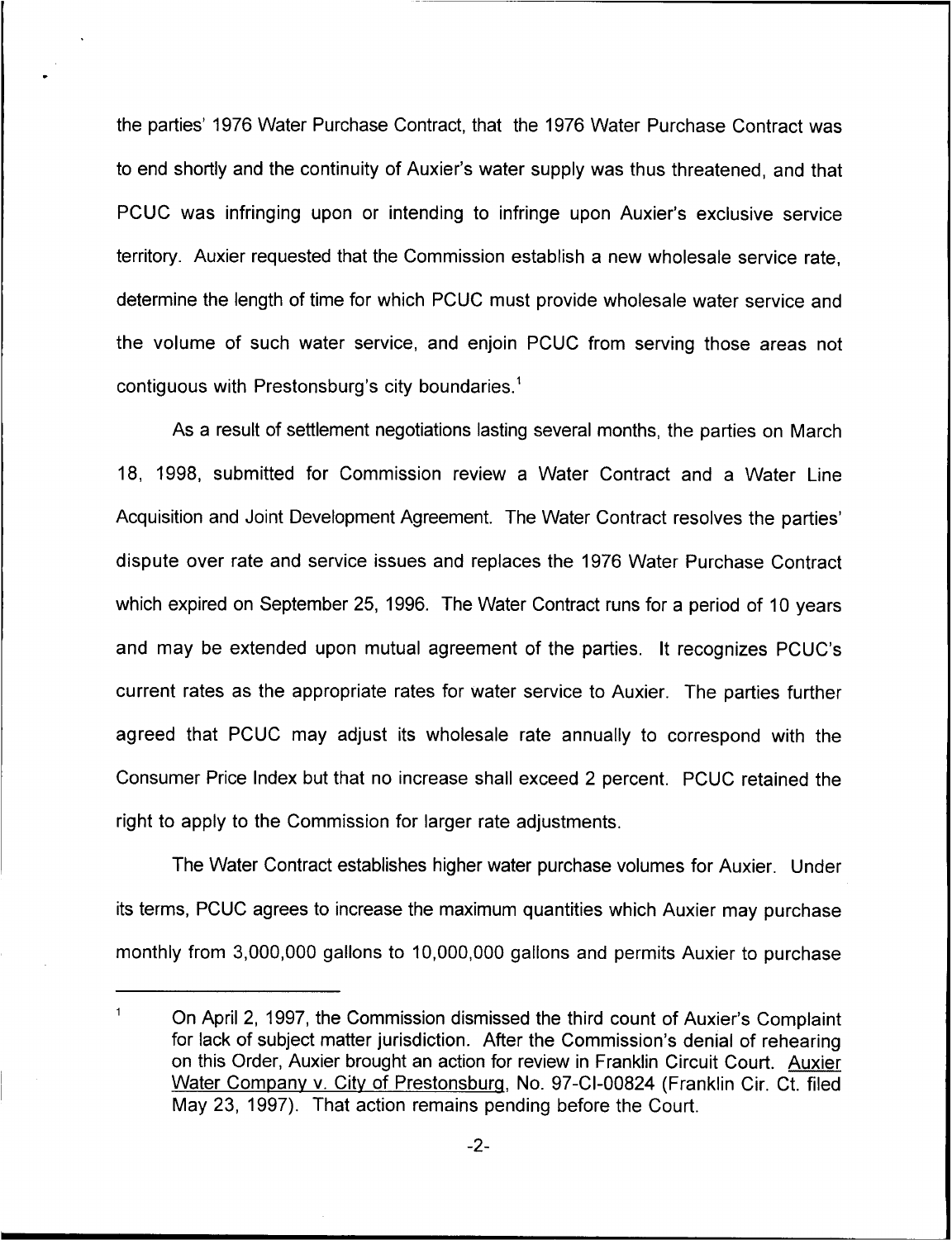as much as 500,000 gallons in a 24-hour period. The Water Contract further provides for an "overrun rate" should Auxier exceed 5 percent of the contract maximum volumes.

The Water Line Acquisition and Joint Development Agreement resolves the parties' dispute over the right to provide water service to a new federal prison facility which is expected to be constructed in Martin County, Kentucky. Under the Agreement, Auxier agrees to sell its 6,000 linear foot 10-inch water line to PCUC for \$100,000. Upon acquiring the water line, PCUC intends to extend this line to the Honey Branch Industrial Park in Martin County, Kentucky. Under the terms of the Agreement, Auxier will retain its right to serve existing retail customers connected to the water line and have the right to serve new retail customers who connect to the existing line or the extensions that PCUC constructs. The Agreement is contingent upon PCUC obtaining the contract to provide water service to the federal prison facility and Auxier's dismissal of all outstanding litigation.

Having reviewed the Water Contract and the Water Line Acquisition and Joint Development Agreement and being otherwise sufficiently advised, the Commission finds that they strike a reasonable compromise between the parties, more clearly define the parties' relationship, are reasonable and in the public interest and should be accepted. The Commission further finds that, consistent with KRS 278.160 $(2)^2$  and Administrative

 $\overline{2}$ KRS 278.160(2) states:

No utility shall charge, demand, collect or receive from any person a greater or less compensation for any service rendered or to be rendered than that prescribed in its filed schedules, and no person shall receive any service from any utility for a compensation greater or less than that prescribed in such schedules.